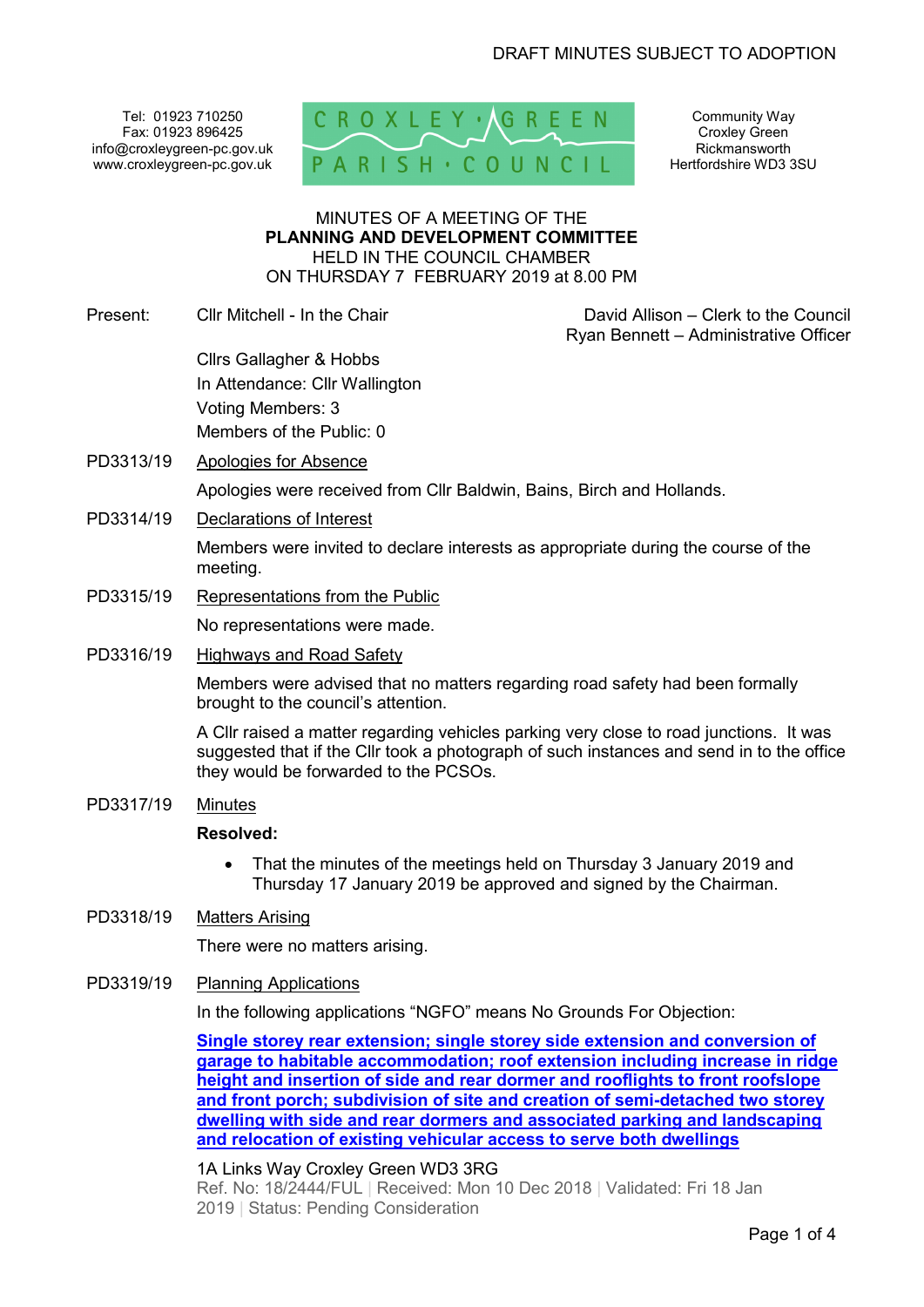**Croxley Green Parish Council Decision: OBJECT for the following reasons:**

- **CGPC believe that this proposal would result in over-massing of the plot.**
- **We note the comment from HCC Highways but are not sure they have taken into consideration the large increase in the number of pedestrians in the area, mainly children, following the completion of Croxley Danes School.**
- **The proposal is in breach of Policy CA1 of the Croxley Green Neighbourhood Plan due to:** 
	- **1. The change in ridge height**
	- **2. The smooth white rendering being of keeping with the character area, completely different to existing materials and would unbalance the street scene**
- **There appears to be no attempt to conform to the Croxley Green Neighbourhood Plan.**
- **The comment from neighbouring property 1B Links Way shows legitimate concerns about the development.**
- **CGPC feels it does not comply with Policy DM1 (Residential Design & Layout) from the Development Management Policies Local Development document.**

**Croxley Green Parish Council would like this application to be considered by the TRDC Planning Committee.** 

**Demolition of existing conservatory and construction of single-storey rear extension and front porch canopy**

12 Hazelwood Road Croxley Green WD3 3EB Ref. No: 19/0112/FUL | Received: Thu 17 Jan 2019 | Validated: Thu 17 Jan 2019 | Status: Pending Consideration

#### **Croxley Green Parish Council Decision: NGFO**

#### **Single storey rear extension**

63 Oakleigh Drive Croxley Green WD3 3EE Ref. No: 19/0135/FUL | Received: Tue 22 Jan 2019 | Validated: Thu 24 Jan 2019 | Status: Pending Consideration

#### **Croxley Green Parish Council Decision: NGFO**

**Part single/part two storey rear extension, alterations to external materials and fenestration detail.**

215 Baldwins Lane Croxley Green Rickmansworth Hertfordshire WD3 3LH Ref. No: 19/0056/FUL | Received: Fri 11 Jan 2019 | Validated: Fri 25 Jan 2019 | Status: Pending Consideration

### **Croxley Green Parish Council Decision: NGFO providing the materials chosen are in keeping with those existing.**

**First floor side extension and single storey front extension**

3 Lincoln Way Croxley Green WD3 3NQ Ref. No: 19/0174/FUL | Received: Mon 28 Jan 2019 | Validated: Tue 29 Jan 2019 | Status: Pending Consideration

**Croxley Green Parish Council Decision: NGFO**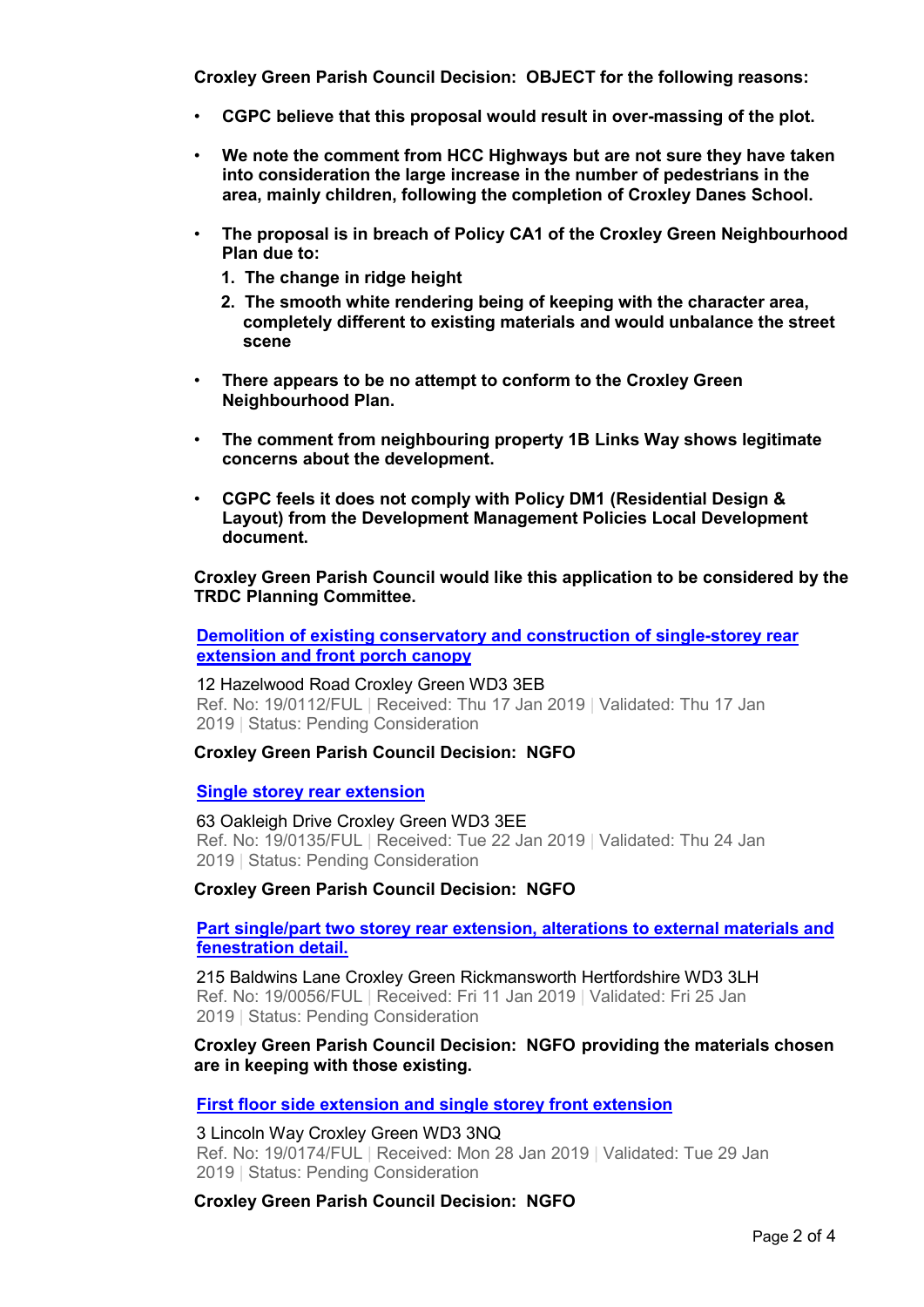### **Ground floor rear extension and patio works**

40 Sycamore Road Croxley Green Rickmansworth Hertfordshire WD3 3TD Ref. No: 19/0199/FUL | Received: Wed 30 Jan 2019 | Validated: Wed 30 Jan 2019 | Status: Pending Consideration

### **Croxley Green Parish Council Decision: NGFO**

**Front porch, single storey side and rear extension, first floor rear extension, loft conversion including hip to gable roof alterations, front dormer window, front and rear rooflights and alterations to fenestration detail.**

8 Elmcote Way Croxley Green WD3 3HP

Ref. No: 19/0186/FUL | Received: Tue 29 Jan 2019 | Validated: Mon 04 Feb 2019 | Status: Pending Consideration

### **Croxley Green Parish Council Decision: NGFO**

**First floor side extension, part single part two storey rear extension, conversion of garage into habitable accommodation including replacement of garage door with bay window and single storey side extension**

Ben Luce Parrotts Close Croxley Green WD3 3JZ Ref. No: 19/0206/FUL | Received: Thu 31 Jan 2019 | Validated: Tue 05 Feb 2019 | Status: Pending Consideration

### **Croxley Green Parish Council Decision: NGFO**

#### PD3320/19 Recent Decisions by Thee Rivers District Council

#### **Approved**

| <b>Application:</b>    | Demolition of existing garage and construction of single storey<br>side and rear extensions and front porch |
|------------------------|-------------------------------------------------------------------------------------------------------------|
| <b>Address:</b>        | 27 Rochester Way Croxley Green WD3 3NE                                                                      |
| <b>Application No:</b> | 18/2347/FUL                                                                                                 |
| <b>CGPC Decision</b>   | <b>NGFO</b>                                                                                                 |
| <b>TRDC Decision</b>   | Approved                                                                                                    |

| <b>Application:</b>    | First floor side and rear extension     |
|------------------------|-----------------------------------------|
| <b>Address:</b>        | 6 Chess Vale Rise Croxley Green WD3 4AF |
| <b>Application No:</b> | 18/2333/FUL                             |
| <b>CGPC Decision</b>   | NGFO.                                   |
| <b>TRDC Decision</b>   | Approved                                |

| <b>Application:</b>    | Proposed orangery extension           |
|------------------------|---------------------------------------|
| <b>Address:</b>        | 1 Appleby Drive Croxley Green WD3 3FP |
| <b>Application No:</b> | 18/2460/FUL                           |
| <b>CGPC Decision</b>   | NGFO.                                 |
| <b>TRDC Decision</b>   | Approved                              |